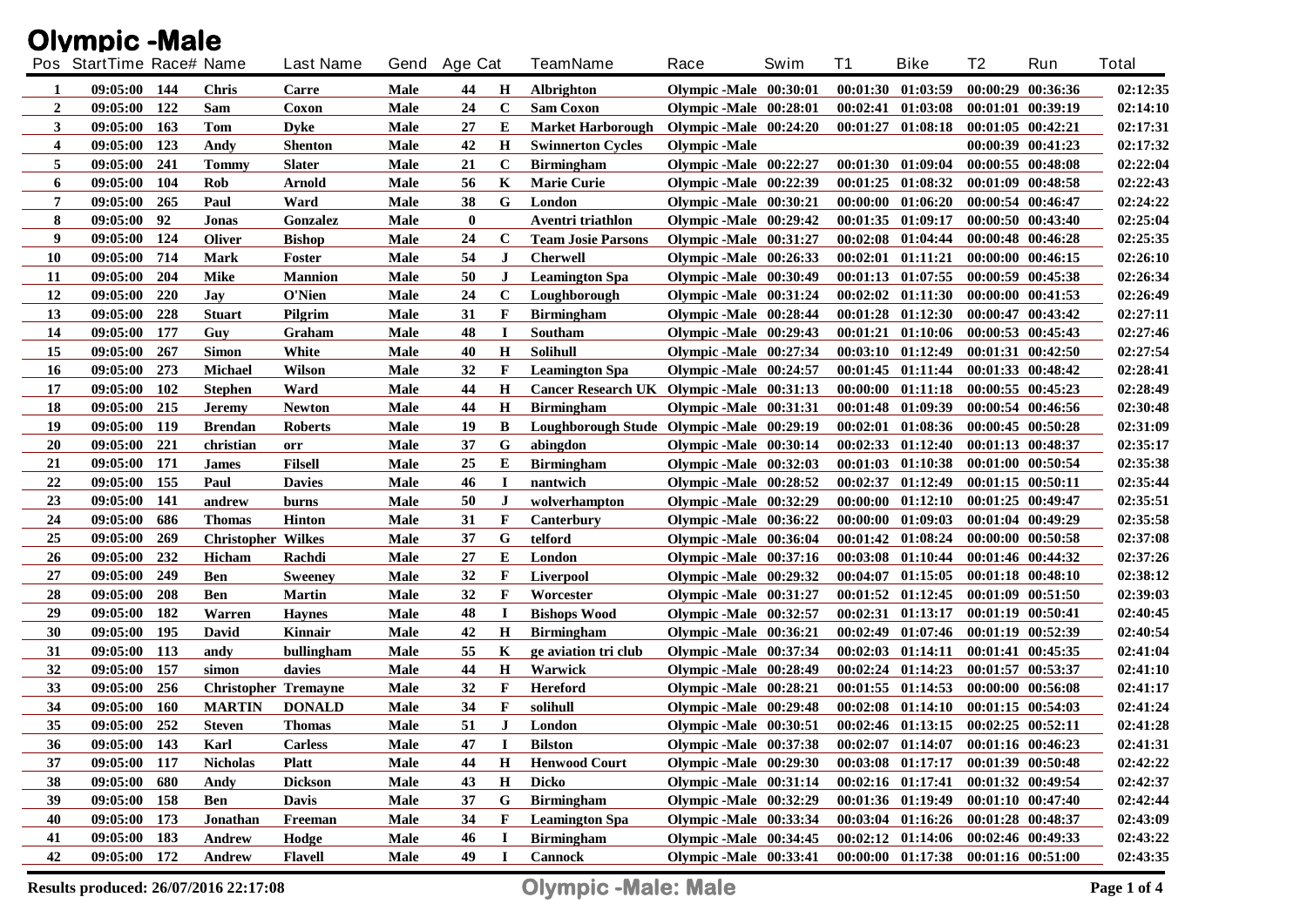|            | Pos StartTime Race# Name |            |                                       | <b>Last Name</b>     | Gend | <b>Age Cat</b> |              | <b>TeamName</b>                              | Race                     | Swim | <b>T1</b> | <b>Bike</b>                                 | T <sub>2</sub>        | Run                   | <b>Total</b> |
|------------|--------------------------|------------|---------------------------------------|----------------------|------|----------------|--------------|----------------------------------------------|--------------------------|------|-----------|---------------------------------------------|-----------------------|-----------------------|--------------|
| 43         | 09:05:00 247             |            | Dean                                  | <b>Stretton</b>      | Male | 26             | Е            | <b>Birmingham</b>                            | Olympic -Male 00:35:02   |      |           | $00:04:00$ $01:07:48$                       | 00:01:40 00:55:14     |                       | 02:43:44     |
| 44         | 09:05:00                 | 281        | <b>Tim</b>                            | Andrews              | Male | 37             | G            | Penkridge                                    | Olympic -Male 00:32:54   |      |           | $00:02:36$ $01:12:50$                       | $00:01:04$ $00:54:41$ |                       | 02:44:05     |
| 45         | 09:05:00                 | 198        | <b>Chris</b>                          | Lambie               | Male | 36             | G            | <b>Bristol</b>                               | Olympic -Male 00:34:11   |      |           | $00:01:58$ $01:15:54$                       | 00:00:48 00:51:36     |                       | 02:44:27     |
| 46         | 09:05:00                 | 679        | Michael                               | <b>Hilton</b>        | Male | 26             | Е            | Kingswinford                                 | Olympic -Male 00:26:24   |      |           | $00:02:40$ $01:16:42$                       | $00:01:45$ $00:56:58$ |                       | 02:44:29     |
| 47         | 09:05:00                 | 162        | J <sub>M</sub>                        | <b>Dunnett</b>       | Male | 36             | G            | <b>Birmingham</b>                            | Olympic -Male 00:34:27   |      |           | $01:10:32$ $01:17:53$                       | 00:00:46 00:50:00     |                       | 02:44:44     |
| 48         | 09:05:00                 | 127        | Eduardo                               | <b>Montoya-Diaz</b>  | Male | 35             | G            | The Incredibles                              | Olympic -Male $00:25:52$ |      |           | 00:03:30 01:20:54                           | 00:01:39 00:53:02     |                       | 02:44:57     |
| 49         | 09:05:00                 | 131        | Craig                                 | <b>Barker</b>        | Male | 39             | G            | <b>Sutton Coldfield</b>                      | Olympic -Male 00:32:43   |      |           | $00:02:48$ $01:11:36$                       | 00:01:26 00:56:48     |                       | 02:45:21     |
| 50         | 09:05:00                 | 164        | <b>Adrian</b>                         | <b>Edwards</b>       | Male | 45             | $\bf{I}$     | Lichfield                                    | Olympic -Male 00:33:47   |      |           | $00:02:03$ $01:18:29$                       | 00:01:25 00:49:46     |                       | 02:45:30     |
| 51         | 09:05:00                 | 97         | <b>Andrew</b>                         | <b>Higgins</b>       | Male | 32             | F            | Cancer Research UK Olympic -Male 00:31:41    |                          |      |           | $00:04:25$ $01:11:14$                       | 00:01:59 00:56:20     |                       | 02:45:39     |
| 52         | 09:05:00                 | 689        | <b>Nick</b>                           | <b>Mooney</b>        | Male | 43             | $\mathbf H$  | <b>Sutton Coldfield</b>                      | Olympic-Male 00:36:43    |      |           | $00:03:17$ $01:16:45$                       | 00:01:06 00:48:00     |                       | 02:45:51     |
| 53         | 09:05:00                 | 147        | <b>Christopher Chapman</b>            |                      | Male | 35             | G            | <b>Chipping Norton</b>                       | Olympic -Male 00:33:38   |      |           | $00:03:16$ $01:14:11$                       | $00:02:15$ $00:52:33$ |                       | 02:45:53     |
| 54         | 09:05:00                 | 118        | <b>Chris</b>                          | Laband               | Male | 22             | $\mathbf C$  | Kids Adventure BCU Olympic -Male 00:38:48    |                          |      |           | $00:01:58$ $01:15:12$                       | 00:00:42 00:49:27     |                       | 02:46:07     |
| 55         | 09:05:00                 | <b>150</b> | <b>Richard</b>                        | <b>Collier</b>       | Male | 43             | $\mathbf H$  | <b>Banbury</b>                               | Olympic -Male 00:28:32   |      |           | $00:02:03$ $01:18:03$                       | 00:01:28 00:56:12     |                       | 02:46:18     |
| 56         | 09:05:00                 | 114        | <b>Mark</b>                           | <b>Woo</b>           | Male | 35             | G            | <b>GELPACKSDIRECT Olympic -Male 00:35:22</b> |                          |      |           | 00:01:56 01:17:27                           | 00:01:06 00:50:32     |                       | 02:46:23     |
| 57         | 09:05:00                 | 210        | james                                 | merchant             | Male | 31             | $\mathbf{F}$ | <b>REDDITCH</b>                              | Olympic -Male 00:33:06   |      |           | $00:03:43$ $01:18:45$                       | 00:01:27 00:50:06     |                       | 02:47:07     |
| 58         | 09:05:00                 | 223        | brett                                 | patten               | Male | 36             | G            | birmingham                                   | Olympic -Male 00:33:03   |      |           | 00:02:59 01:17:51                           | 00:00:00 00:53:21     |                       | 02:47:14     |
| 59         | 09:05:00                 | 242        | Guy                                   | Stabler              | Male | 37             | G            | Redditch                                     | Olympic -Male 00:29:54   |      |           | $00:02:39$ $01:22:49$                       | 00:01:24 00:50:37     |                       | 02:47:23     |
| 60         | 09:05:00                 | 106        | Michael                               | <b>Fry</b>           | Male | 47             | $\bf I$      | <b>Birmingham</b>                            | Olympic -Male 00:34:30   |      |           | $00:03:43$ $01:18:35$                       | 00:01:22 00:49:37     |                       | 02:47:47     |
| 61         | 09:05:00                 | 145        | Phil                                  | <b>Catton</b>        | Male | 61             | L            | <b>Llangollen</b>                            | Olympic -Male 00:34:57   |      |           | 00:01:45 01:10:11                           |                       | $00:01:13$ $01:00:05$ | 02:48:11     |
| 62         | 09:05:00                 | 139        | <b>Thomas</b>                         | <b>Bramall</b>       | Male | 27             | Е            | London                                       | Olympic -Male 00:41:27   |      |           | 00:03:42 01:11:41                           | $00:02:18$ $00:49:20$ |                       | 02:48:28     |
| 63         | 09:05:00                 | 710        | Liam                                  | <b>Murphy</b>        | Male | 30             | $\mathbf F$  | <b>Bromford Triathlon</b>                    | Olympic -Male 00:38:04   |      |           | $00:00:00$ $01:15:35$                       | $00:01:57$ $00:53:20$ |                       | 02:48:56     |
| 64         | 09:05:00                 | <b>201</b> | <b>Scott</b>                          | Ludbrook             | Male | 39             | G            | <b>Leamington Spa</b>                        | Olympic -Male 00:34:59   |      |           | $00:03:08$ $01:22:58$                       | $00:01:19$ $00:47:11$ |                       | 02:49:35     |
| 65         | 09:05:00                 | 244        | <b>Trevor</b>                         | <b>Stevens</b>       | Male | 61             | L            | <b>Belper derbyshire</b>                     | Olympic -Male 00:42:24   |      |           | $00:00:00$ $01:16:21$                       |                       | $00:00:00$ $00:51:26$ | 02:50:11     |
| 66         | 09:05:00                 | 275        | Paul                                  | Workman              | Male | 31             | $\mathbf{F}$ |                                              | Olympic -Male 00:40:46   |      |           | $00:02:31$ $01:16:56$                       |                       | $00:01:30$ $00:49:14$ | 02:50:57     |
| 67         | 09:05:00                 | 260        | <b>Mark</b>                           | <b>Upham</b>         | Male | 46             | I            | sutton coldfield                             | Olympic -Male 00:37:28   |      |           | $00:02:07$ $01:15:07$                       |                       | $00:01:36$ $00:54:42$ | 02:51:00     |
| 68         | 09:05:00                 | 192        | Graham                                | Kelly                | Male | 58             | K            | Liverpool                                    | Olympic -Male 00:28:14   |      |           | $00:02:07$ $01:17:46$                       |                       | $00:01:24$ $01:01:32$ | 02:51:03     |
| 69         | 09:05:00                 | 187        | oliver                                | howell               | Male | 35             | G            | worcester                                    | Olympic -Male $00:33:53$ |      |           | 00:03:34 01:17:30                           | 00:02:24 00:53:59     |                       | 02:51:20     |
| 70         | 09:05:00                 | 259        | David                                 | Tyler                | Male | 47             | $\bf I$      | <b>Leamington Spa</b>                        | Olympic -Male 00:30:27   |      |           | 00:00:00 01:15:45                           | $00:01:12$ $01:04:04$ |                       | 02:51:28     |
| 71         | 09:05:00                 | 263        | <b>Stefan</b>                         | Volkmann             | Male | 31             | $\mathbf F$  | <b>Darlington</b>                            | Olympic -Male 00:38:25   |      |           | 00:03:34 01:11:50                           | $00:02:07$ $00:55:40$ |                       | 02:51:36     |
| 72         | 09:05:00                 | 129        | Guy                                   | Payne                | Male | 54             | J            | trisuits                                     | Olympic -Male 00:36:18   |      |           | 00:00:00 01:18:17                           |                       | 00:00:00 00:58:01     | 02:52:36     |
| 73         | 09:05:00                 | 95         | <b>James</b>                          | Cloke                | Male | 31             | F            | Cancer Research UK Olympic -Male 00:29:38    |                          |      |           | 02:51:24 00:46:51                           | 02:11:38 00:56:37     |                       | 02:52:52     |
| 74         | 09:05:00                 | 688        | paul                                  | wallbank             | Male | 51             | J            | walsall                                      | Olympic -Male 00:30:37   |      |           | $00:02:15$ $01:23:42$                       | 00:00:00 00:56:21     |                       | 02:52:55     |
| 75         | 09:05:00                 | 148        | Peter                                 | <b>Chellingworth</b> | Male | 38             | G            | Staines Upon Thames Olympic -Male 00:31:40   |                          |      |           | $00:01:54$ $01:27:33$                       | $00:01:01$ $00:50:52$ |                       | 02:53:00     |
| 76         | 09:05:00                 | 235        | Greg                                  | <b>Reynolds</b>      | Male | 41             | H            |                                              | Olympic-Male 00:39:07    |      |           | $00:04:25$ $01:20:49$                       | 00:02:17 00:46:51     |                       | 02:53:29     |
| ${\bf 77}$ | 09:05:00                 | 216        | Gary                                  | <b>Nicholls</b>      | Male | 62             | L            | <b>Daventry</b>                              | Olympic -Male 00:34:33   |      |           | 00:03:32 01:21:27                           |                       | 00:01:41 00:52:52     | 02:54:05     |
| 78         | 09:05:00                 | 184        | <b>James</b>                          | <b>Hodges</b>        | Male | 40             | Н            | <b>Leamington SPa</b>                        | Olympic-Male 00:33:00    |      |           | $00:02:55$ $01:22:02$                       | $00:01:13$ $00:55:03$ |                       | 02:54:13     |
| 79         | 09:05:00 687             |            | <b>ANTHONY SANDERS</b>                |                      | Male | 35             | G            | <b>Triathlon Trannies</b>                    | Olympic-Male 00:43:18    |      |           | $00:02:47$ $01:13:21$                       | 00:02:06 00:52:47     |                       | 02:54:19     |
| 80         | 09:05:00 107             |            | mark                                  | hand                 | Male | 48             | J            | broxtowe tri club                            | Olympic -Male 00:43:49   |      |           | $00:01:50$ $01:14:04$                       | 00:01:33 00:53:25     |                       | 02:54:41     |
| 81         | 09:05:00 101             |            | <b>Viktor</b>                         | <b>Taranenko</b>     | Male | 29             | E            | Cancer Research UK Olympic -Male 00:27:50    |                          |      |           | $00:01:49$ $01:42:21$                       | 00:00:58 00:41:52     |                       | 02:54:50     |
| 82         | 09:05:00 428             |            | John-Stuart Brittain                  |                      | Male | 34             | F            | Oxford                                       | Olympic-Male 00:42:25    |      |           | $00:00:00$ $01:18:28$                       | 00:00:59 00:53:06     |                       | 02:54:58     |
| 83         | 09:05:00                 | 690        | <b>Peter</b>                          | <b>Edwards</b>       | Male | 50             | J            | London                                       | Olympic -Male 00:35:52   |      |           | $00:02:25$ $01:21:45$                       | $00:00:00$ $00:55:22$ |                       | 02:55:24     |
| 84         | 09:05:00 140             |            | Mike                                  | <b>Buckle</b>        | Male | 39             | G            | <b>Birmingham</b>                            | Olympic -Male 00:34:07   |      |           | $00:03:08$ $01:27:53$                       | $00:02:42$ $00:47:58$ |                       | 02:55:48     |
| 85         | 09:05:00 191             |            | chris                                 | kavanagh             | Male | 33             | $\mathbf{F}$ | birmingham                                   | Olympic -Male 00:30:53   |      |           | $00:03:25$ $01:27:26$                       | 00:01:22 00:53:06     |                       | 02:56:12     |
| 86         | 09:05:00 279             |            | brian                                 | hall                 | Male | 48             | $\bf{I}$     | <b>NSPCC</b>                                 | Olympic -Male 00:39:44   |      |           | $00:02:49$ $01:22:29$ $00:00:00$ $00:51:21$ |                       |                       | 02:56:23     |
|            |                          |            | Results produced: 26/07/2016 22:17:08 |                      |      |                |              | <b>Olympic -Male: Male</b>                   |                          |      |           |                                             |                       |                       | Page 2 of 4  |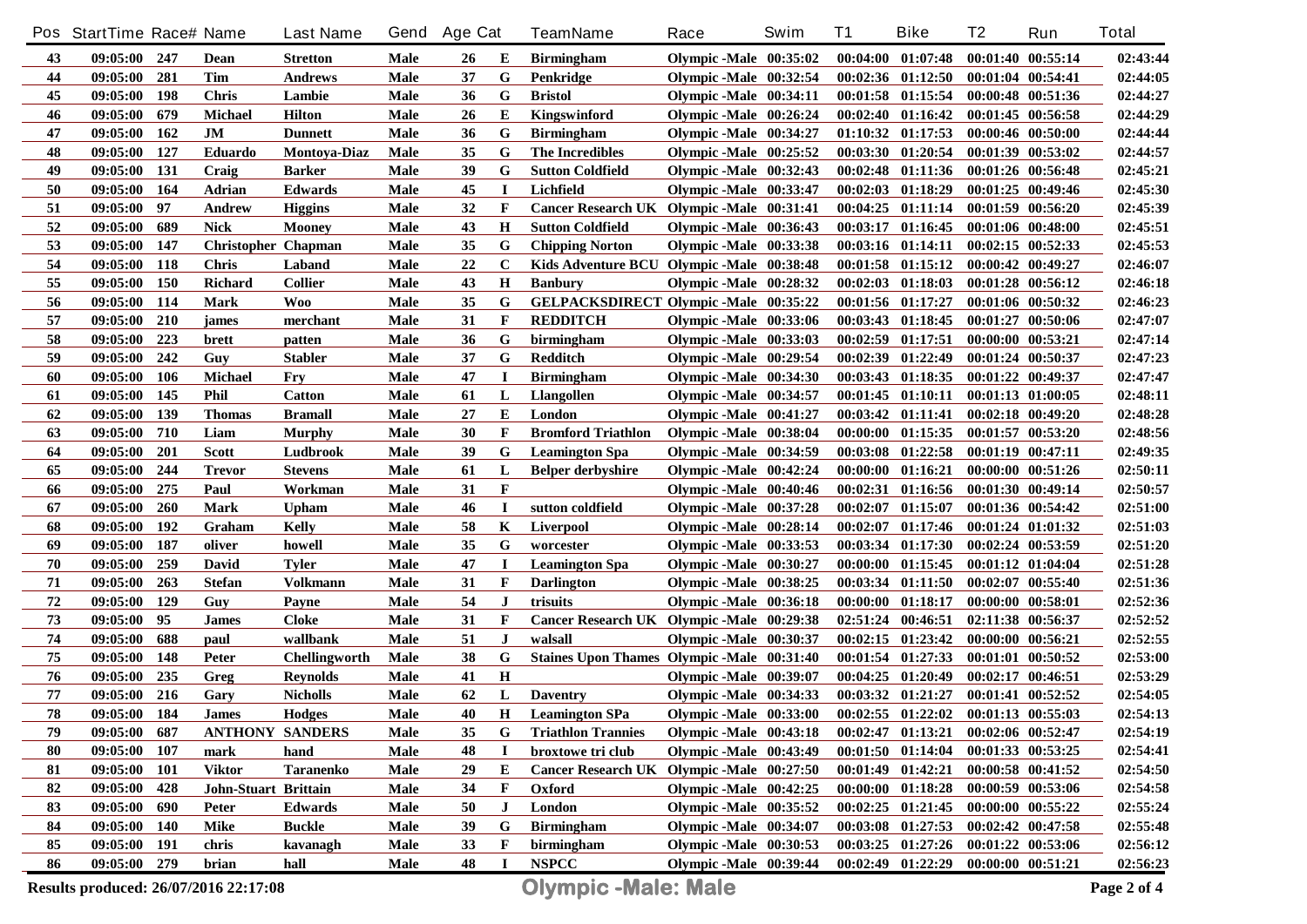|            | Pos StartTime Race# Name |            |                            | <b>Last Name</b>  | Gend        | <b>Age Cat</b> |              | <b>TeamName</b>                             | Race                     | Swim | <b>T1</b> | <b>Bike</b>           | T <sub>2</sub>        | Run               | <b>Total</b> |
|------------|--------------------------|------------|----------------------------|-------------------|-------------|----------------|--------------|---------------------------------------------|--------------------------|------|-----------|-----------------------|-----------------------|-------------------|--------------|
| 87         | $09:05:00$ 202           |            | <b>Barry</b>               | <b>Maksymczuk</b> | Male        | 40             | H            | <b>Sutton Coldfield</b>                     | Olympic -Male 00:37:05   |      |           | $00:03:08$ $01:21:32$ | 00:01:26 00:53:27     |                   | 02:56:38     |
| 88         | 09:05:00 154             |            | <b>Alan</b>                | <b>Davies</b>     | Male        | 53             | J            | <b>West Midlands</b>                        | Olympic -Male 00:30:53   |      |           | $00:02:40$ $01:22:38$ | 00:00:00 01:00:33     |                   | 02:56:44     |
| 89         | 09:05:00                 | 90         | Jason                      | <b>Stacey</b>     | Male        | 46             | П            | Arthritis Research U Olympic -Male 00:37:09 |                          |      |           | $00:03:23$ $01:13:44$ | 00:02:34 01:00:18     |                   | 02:57:08     |
| 90         | 09:05:00                 | 237        | graham                     | robinson          | Male        | 53             | J            | birmingham                                  | Olympic -Male 00:43:34   |      |           | $00:03:10$ $01:12:15$ | $00:01:19$ $00:57:05$ |                   | 02:57:23     |
| 91         | 09:05:00                 | 276        | <b>James</b>               | Wright            | Male        | 31             | $\mathbf F$  | <b>Birmingham</b>                           | Olympic -Male 00:33:22   |      |           | $00:03:03$ $01:23:13$ | 00:01:32 00:56:27     |                   | 02:57:37     |
| 92         | 09:05:00                 | 207        | steve                      | marsh             | <b>Male</b> | 47             | <b>I</b>     | rugeley                                     | Olympic -Male 00:39:22   |      |           | $00:02:26$ $01:24:03$ | 00:00:00 00:52:14     |                   | 02:58:05     |
| 93         | 09:05:00                 | 212        | steve                      | mullen            | Male        | 44             | $\mathbf H$  | birmingham                                  | Olympic -Male $00:32:10$ |      |           | $00:00:00$ $01:19:54$ | 00:00:00 01:06:14     |                   | 02:58:18     |
| 94         | 09:05:00                 | 115        | neil                       | endley            | Male        | 48             | <b>I</b>     | <b>Henley Virgins</b>                       | Olympic -Male 00:41:58   |      |           | $00:04:04$ $01:15:28$ | $00:02:07$ $00:54:45$ |                   | 02:58:22     |
| 95         | 09:05:00                 | 116        | <b>WAYNE</b>               | <b>TUCKLEY</b>    | <b>Male</b> | 46             | П            | <b>HENLEY VIRGINS</b>                       | Olympic -Male 00:41:57   |      |           | $00:04:06$ $01:17:36$ | 00:00:00 00:54:46     |                   | 02:58:25     |
| 96         | 09:05:00                 | 181        | David                      | Hall              | Male        | 35             | G            | <b>Sheffield</b>                            | Olympic -Male 00:36:21   |      |           | $00:00:00$ $01:18:45$ | $00:01:32$ $01:02:01$ |                   | 02:58:39     |
| 97         | 09:05:00                 | 188        | <b>Matthew</b>             | <b>James</b>      | Male        | 28             | E            | <b>Chichester</b>                           | Olympic -Male $00:33:55$ |      |           | $00:01:51$ $01:22:10$ | $00:00:00$ $01:00:53$ |                   | 02:58:49     |
| 98         | 09:05:00                 | <b>200</b> | <b>Duncan</b>              | Logan             | Male        | 44             | $\mathbf H$  | <b>Birmingham</b>                           | Olympic -Male $00:35:00$ |      |           | $00:03:39$ $01:24:15$ | 00:01:48 00:54:18     |                   | 02:59:00     |
| 99         | 09:05:00                 | 219        | <b>OISIN</b>               | <b>O'NEILL</b>    | Male        | 33             | F            | great barr                                  | Olympic -Male $00:41:10$ |      |           | $00:02:03$ $01:18:06$ | 00:00:00 00:58:17     |                   | 02:59:36     |
| <b>100</b> | 09:05:00                 | 89         | Callum                     | O'Rouke           | Male        | 31             | $\mathbf F$  | Arthritis Research U Olympic -Male 00:39:09 |                          |      |           | 00:05:46 01:25:05     | 00:01:18 00:48:41     |                   | 02:59:59     |
| <b>101</b> | 09:05:00                 | 246        | <b>Justin</b>              | <b>Strachan</b>   | Male        | 48             | $\mathbf I$  | <b>Sutton Coldfield</b>                     | Olympic -Male 00:33:43   |      |           | $00:03:02$ $01:24:15$ | 00:01:28 00:59:10     |                   | 03:01:38     |
| 102        | 09:05:00                 | <b>110</b> | <b>James</b>               | <b>Hughes</b>     | Male        | 37             | G            | <b>Cobra Squad</b>                          | Olympic -Male 00:37:48   |      |           | $00:01:54$ $01:22:46$ | $00:01:15$ $00:59:25$ |                   | 03:03:08     |
| 103        | 09:05:00                 | 288        | <b>Steven</b>              | Page              | Male        | 26             | Е            | Wolverhampton                               | Olympic -Male 00:30:33   |      |           | $00:01:57$ $01:24:05$ | $00:01:17$ $01:05:53$ |                   | 03:03:45     |
| 104        | 09:05:00                 | 99         | Jonathon Josepyland        |                   | Male        | 26             | Е            | Cancer Research UK Olympic -Male 00:32:15   |                          |      |           | 00:00:00 01:28:43     | 00:01:13 01:01:56     |                   | 03:04:07     |
| 105        | 09:05:00                 | 211        | <b>James</b>               | <b>Miller</b>     | Male        | 27             | E            | Coventry                                    | Olympic -Male 00:35:36   |      |           | 00:03:36 01:26:27     | 00:01:39 00:56:51     |                   | 03:04:09     |
| 106        | 09:05:00                 | 282        | <b>Mark</b>                | <b>Bickerton</b>  | Male        | 45             | $\bf{I}$     | <b>Stoke Heath</b>                          | Olympic -Male 00:43:44   |      |           | 00:01:57 01:23:09     | 00:02:01 00:53:23     |                   | 03:04:14     |
| 107        | 09:05:00                 | 156        | <b>Shaun</b>               | <b>Davies</b>     | Male        | 53             | J            | Wombourne                                   | Olympic -Male 00:36:01   |      |           | $00:05:33$ $01:16:56$ | $00:02:52$ $01:03:18$ |                   | 03:04:40     |
| 108        | 09:05:00                 | 169        | David                      | Evans             | Male        | 45             | $\bf{I}$     | Warley                                      | Olympic -Male 00:35:45   |      |           | 00:03:29 01:30:28     | 00:03:01 00:52:13     |                   | 03:04:56     |
| 109        | 09:05:00                 | 206        | <b>Chris</b>               | <b>Marsh</b>      | Male        | 29             | Е            | Kingswinford                                | Olympic -Male $00:35:06$ |      |           | $00:02:10$ $01:28:03$ | $00:03:14$ $00:56:33$ |                   | 03:05:06     |
| <b>110</b> | 09:05:00                 | 255        | stephen                    | tolley            | Male        | 20             | $\bf C$      | birmingham                                  | Olympic -Male 00:30:55   |      |           | 00:01:56 01:21:26     | $00:00:43$ $01:10:55$ |                   | 03:05:55     |
| <b>111</b> | 09:05:00                 | 168        | Dafydd                     | Evans             | Male        | 39             | G            | <b>Birmingham</b>                           | Olympic -Male 00:42:17   |      |           | 00:01:32 01:22:37     | 00:01:07 00:58:31     |                   | 03:06:04     |
| 112        | 09:05:00                 | 109        | <b>Stormy</b>              | Lovell            | Male        | 34             | $\mathbf{F}$ | Clash Hack Hella Tan Olympic -Male 00:38:58 |                          |      |           | 00:04:39 01:25:06     | 00:00:00 00:57:30     |                   | 03:06:13     |
| 113        | 09:05:00                 | 233        | <b>Mark</b>                | Radford           | Male        | 43             | H            | Sutton coldfield                            | Olympic -Male 00:44:27   |      |           | 00:00:00 01:30:19     | 00:00:00 00:51:47     |                   | 03:06:33     |
| 114        | 09:05:00                 | 224        | Mark                       | Peers             | Male        | 43             | $\mathbf H$  | <b>Leamington Spa</b>                       | Olympic -Male 00:35:35   |      |           | 00:04:34 01:32:33     | $00:02:06$ $00:52:09$ |                   | 03:06:57     |
| 115        | 09:05:00                 | 94         | <b>Christopher Bingley</b> |                   | Male        | 50             | J            | Cancer Research UK Olympic -Male 00:39:43   |                          |      |           | $00:02:28$ $01:22:22$ | $00:02:33$ $00:59:55$ |                   | 03:07:01     |
| 116        | 09:05:00                 | <b>240</b> | owen                       | sinclair          | Male        | 48             | $\bf{I}$     | Coventry                                    | Olympic -Male 00:39:04   |      |           | 00:02:41 01:23:23     | $00:01:02$ $01:01:12$ |                   | 03:07:22     |
| 117        | 09:05:00                 | 278        | <b>Chris</b>               | <b>Simpson</b>    | Male        | 31             | F            | Cobra Squad                                 | Olympic -Male 00:34:15   |      |           | 00:03:05 01:28:35     | $00:01:53$ $01:00:11$ |                   | 03:07:59     |
| 118        | 09:05:00                 | 203        | Andy                       | <b>Mandefield</b> | Male        | 34             | $\mathbf F$  | <b>Birmingham</b>                           | Olympic -Male 00:41:14   |      |           | $00:03:22$ $01:28:02$ |                       | 00:00:00 00:55:46 | 03:08:24     |
| 119        | 09:05:00                 | 153        | David                      | Darragh           | Male        | 52             | J            | Coventry                                    | Olympic -Male 00:32:28   |      | 00:03:17  | 01:23:43              | $00:02:27$ $01:06:31$ |                   | 03:08:26     |
| 120        | 09:05:00                 | 111        | Matt                       | <b>Wigens</b>     | Male        | 29             | Е            | <b>CS Finance JLR</b>                       | Olympic -Male 00:35:49   |      |           | 00:00:00 01:23:02     |                       | 00:01:33 01:09:12 | 03:09:36     |
| 121        | 09:05:00                 | 166        | <b>Robin</b>               | <b>Ellis</b>      | Male        | 30             | $\mathbf{F}$ | <b>Bedford</b>                              | Olympic -Male 00:35:48   |      |           | $00:00:00$ $01:22:27$ | $00:02:21$ $01:09:02$ |                   | 03:09:38     |
| 122        | 09:05:00                 | 290        | Tariq                      | Ali               | Male        | 47             |              | Solihull                                    | Olympic -Male 00:37:44   |      |           | 00:02:32 01:28:19     | 00:01:46 00:59:19     |                   | 03:09:40     |
| 123        | 09:05:00 149             |            | <b>James</b>               | <b>Clarke</b>     | <b>Male</b> | 32             | $\mathbf{F}$ | Newmarket                                   | Olympic-Male 00:32:58    |      |           | $00:02:20$ $01:33:47$ | 00:01:29 00:59:17     |                   | 03:09:51     |
| 124        | 09:05:00                 | 176        | <b>Talon</b>               | Golding           | Male        | 30             | $\mathbf{F}$ | Kings Heath Birming Olympic -Male 00:40:12  |                          |      |           | $00:05:08$ $01:25:46$ | 00:02:53 00:56:04     |                   | 03:10:03     |
| 125        | 09:05:00                 | 270        | Mike                       | <b>Willers</b>    | Male        | 44             | $\mathbf H$  | Warwick                                     | Olympic -Male 00:37:19   |      |           | 00:02:34 01:20:59     | $00:02:02$ $01:07:14$ |                   | 03:10:08     |
| 126        | 09:05:00 213             |            | Nick                       | Murch             | Male        | 45             | J            | <b>Birmingham</b>                           | Olympic-Male 00:39:07    |      |           | $00:00:00$ $01:23:48$ | 00:01:43 01:06:04     |                   | 03:10:42     |
| 127        | 09:05:00 135             |            | Andrew                     | <b>Bennett</b>    | Male        | 24             | $\mathbf c$  | <b>Shrewsbury</b>                           | Olympic-Male 00:28:57    |      |           | 00:03:36 01:26:51     | 00:03:14 01:08:29     |                   | 03:11:07     |
| 128        | 09:05:00                 | 702        | John                       | <b>Bridson</b>    | Male        | 53             | J            | <b>St Helier</b>                            | Olympic -Male 00:34:37   |      |           | $00:03:46$ $01:17:30$ | $00:04:03$ $01:11:52$ |                   | 03:11:48     |
| 129        | 09:05:00                 | 691        | <b>CLIVE</b>               | <b>BULLOCK</b>    | Male        | 61             | L            | bromsgrove                                  | Olympic-Male 00:34:58    |      |           | 00:01:43 01:32:17     | 00:01:27 01:01:57     |                   | 03:12:22     |
| <b>130</b> | 09:05:00 222             |            | Matt                       | Parker            | Male        | 43             | $\mathbf H$  | <b>Chorley</b>                              | Olympic -Male 00:37:12   |      |           | $00:03:19$ $01:25:34$ | 00:00:00 01:06:36     |                   | 03:12:41     |